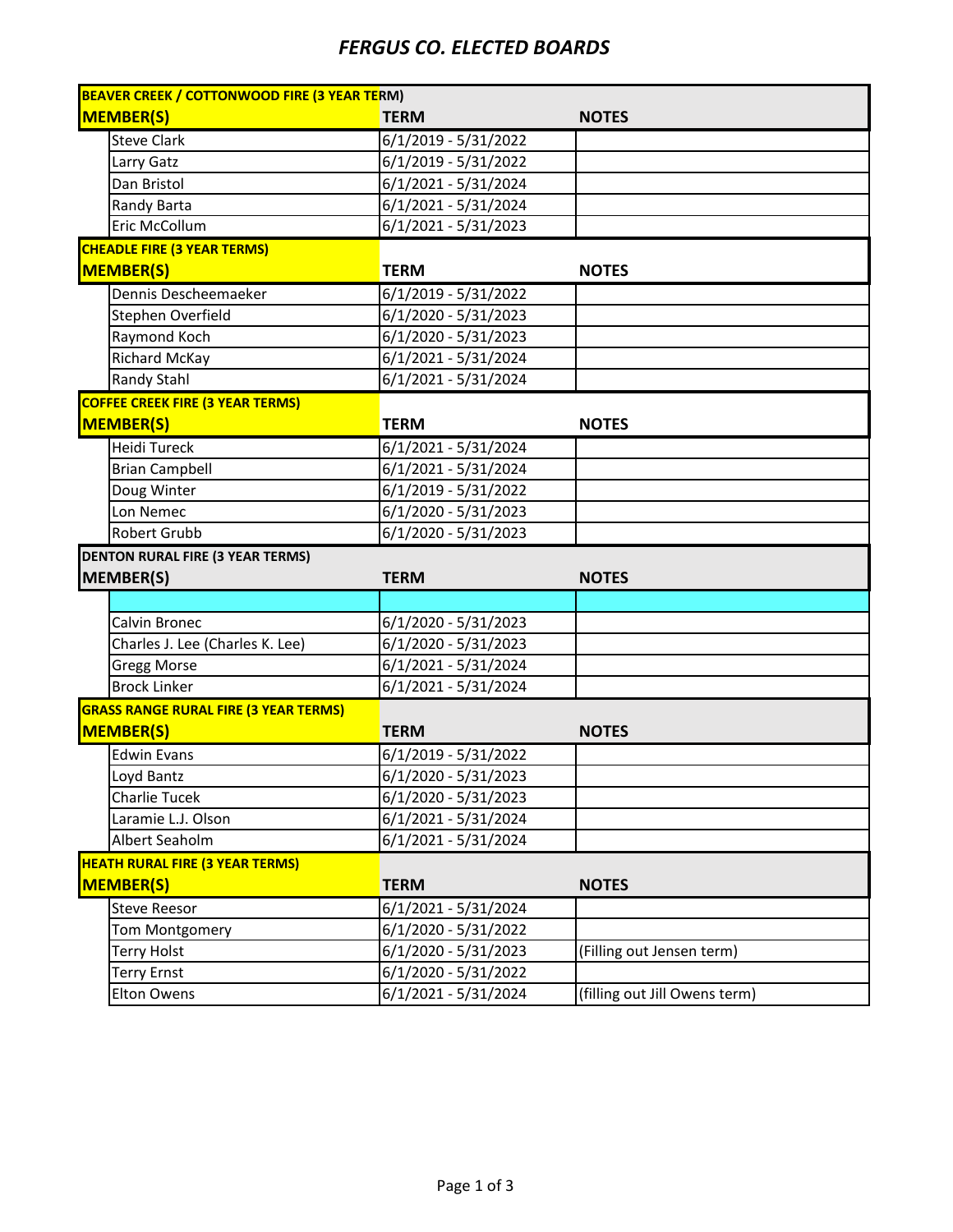## *FERGUS CO. ELECTED BOARDS*

| <b>HILGER FIRE (3 YEAR TERMS)</b>                           |                               |                                              |
|-------------------------------------------------------------|-------------------------------|----------------------------------------------|
| <b>MEMBER(S)</b>                                            | <b>TERM</b>                   | <b>NOTES</b>                                 |
| Danny Crabtree                                              | 6/1/2020 - 5/31/2022          | Filling out last 2 years of Dena Bolton term |
| Lyle Shammel                                                | 6/1/2021 - 5/31/2024          |                                              |
| <b>Thad Moseman</b>                                         | 6/1/2021 - 5/31/2024          |                                              |
| <b>Chris Sramek</b>                                         | $6/1/2020 - 5/31/2023$        |                                              |
| <b>Tim Berg</b>                                             | $6/1/2020 - 5/31/2023$        |                                              |
| LEWISTOWN RURAL FIRE (3 YEAR TERMS)                         |                               |                                              |
| <b>MEMBER(S)</b>                                            | <b>TERM</b>                   | <b>NOTES</b>                                 |
| <b>Bret Birdwell</b>                                        | $6/1/2018 - 5/31/2022$        |                                              |
| Jay Henderson                                               | 6/1/2021 - 5/31/2024          |                                              |
| Monte Werdin                                                | 6/1/2021 - 5/31/2024          |                                              |
| Ron H. Lund                                                 | $6/1/2018 - 5/31/2022$        |                                              |
| Robert "R.J." Waggoner                                      | $6/1/2019 - 5/31/2022$        |                                              |
| <b>MOORE RURAL FIRE (3 YEAR TERMS)</b>                      |                               |                                              |
| <b>MEMBER(S)</b>                                            | <b>TERM</b>                   | <b>NOTES</b>                                 |
| William H.Creamer IV                                        | $6/1/2019 - 5/31/2022$        |                                              |
| Raymond Linhart                                             | 6/1/2020 - 5/31/2023          |                                              |
| Keith Weinheimer                                            | $6/1/2021 - 5/31/2024$        |                                              |
| <b>Steve Hertel</b>                                         | 6/1/2021 - 5/31/2024          |                                              |
| J. Jamie Gilbert                                            | $6/1/2019 - 5/31/2022$        |                                              |
| NORTH FORK FLAT WILLOW RURAL FIRE (3 YEAR TERMS)            |                               |                                              |
| <b>MEMBER(S)</b>                                            | <b>TERM</b>                   | <b>NOTES</b>                                 |
| Greg Brey                                                   | $\sqrt{6/1}/2020 - 5/31/2023$ |                                              |
| Donald Grothe                                               | $6/1/2021 - 5/31/2024$        |                                              |
| Jay G. Filson                                               | $6/1/2021 - 5/31/2024$        |                                              |
|                                                             | $6/1/2020 - 5/31/2023$        |                                              |
| <b>Richard Smith</b>                                        | 6/1/2019 - 5/31/2022          |                                              |
| <b>ROY RURAL FIRE (3 YEAR TERMS)</b>                        |                               |                                              |
| MEMBER(S)                                                   | <b>TERM</b>                   | <b>NOTES</b>                                 |
|                                                             |                               |                                              |
| <b>Trevor Gervais</b><br>J.D. Harrell                       | $6/1/2019 - 5/31/2022$        |                                              |
|                                                             | $6/1/2019 - 5/31/2022$        |                                              |
| Cole Thompson                                               | $6/1/2020 - 5/31/2023$        |                                              |
| Kyle Siroky                                                 | $6/1/2021 - 5/31/2024$        |                                              |
| <b>Dustin Murphy</b>                                        | 6/1/2021 - 5/31/2024          |                                              |
| <b>ROY WATER &amp; SEWER (4 YEAR TERMS)</b>                 |                               |                                              |
| <b>MEMBER(S)</b>                                            | <b>TERM</b>                   | <b>NOTES</b>                                 |
| Michele Byrne                                               | 1/1/2021 - 12/31/2023         | 3 year term                                  |
| Laurie Harrell                                              | 1/1/2021 - 12/31/2024         | 4 year term                                  |
| Jody Jones                                                  | 1/1/2021 - 12/31/2024         | 4 year term                                  |
| Tom Byrne                                                   | 1/1/2022 - 12/31/2025         | 4 year term                                  |
| Chrystal Murphy                                             | 1/1/2022 - 12/31/2025         | 4 year term                                  |
| <b>SOIL CONSERVATION DISTRICT SUPERVISOR (4 YEAR TERMS)</b> |                               |                                              |
| <b>MEMBER(S)</b>                                            | <b>TERM</b>                   | <b>NOTES</b>                                 |
| Kevan Comes                                                 | 1/1/2019 - 12/31/2022         |                                              |
| <b>Terry Econom</b>                                         | 1/1/2021 - 12/31/2024         |                                              |
| Nita Bronec                                                 | 1/1/2021 - 12/31/2024         |                                              |
| Dan Stilson                                                 | 1/1/2019 - 12/31/2022         |                                              |